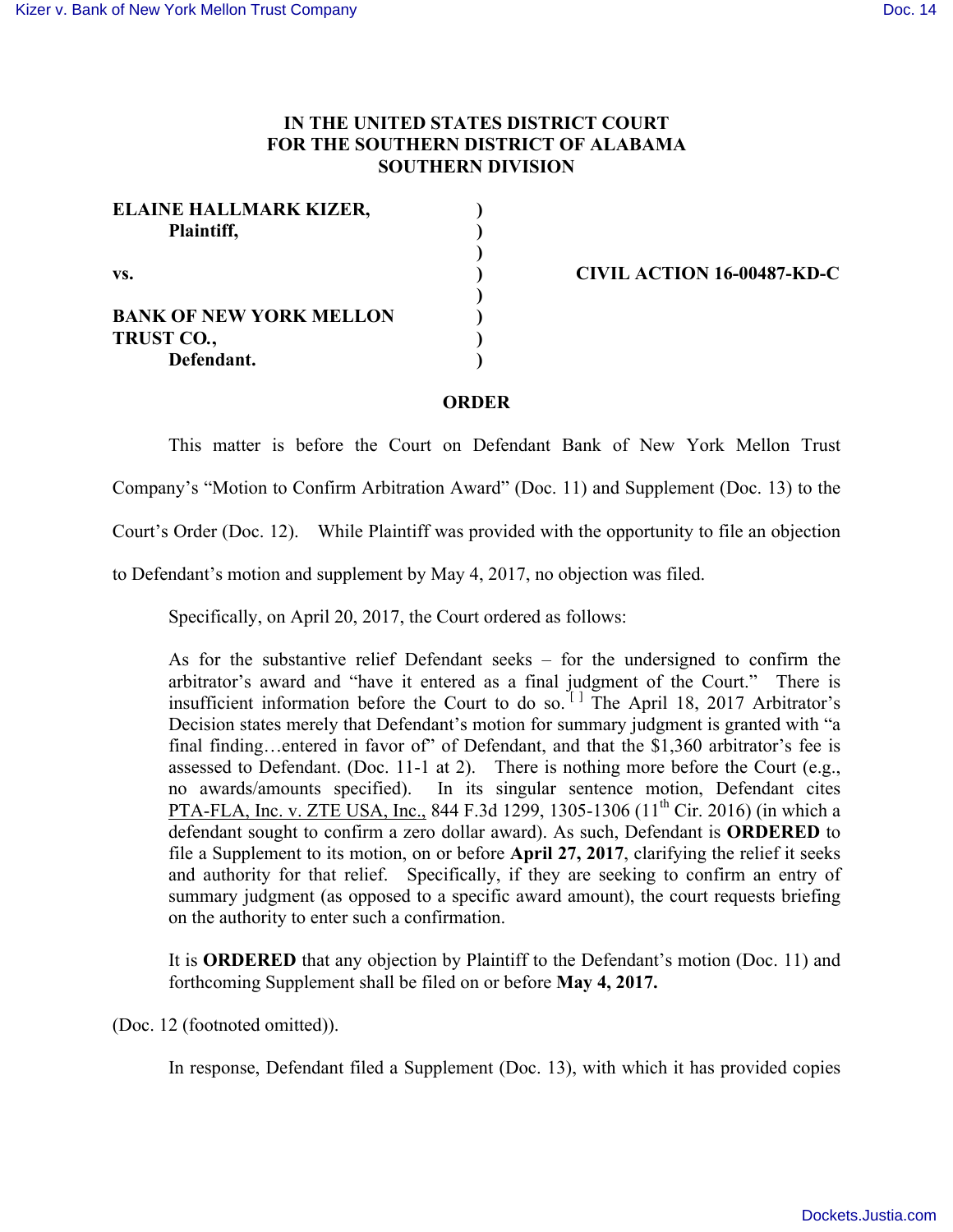of the summary judgment motion, response and reply, which was ruled upon via arbitration. In so doing, Defendant notes that "the Arbitrator issued his award (Arbitrator's Decision)"[]. (Doc. 13 at 2). Defendant does not indicate there is any arbitrator's award *per se* (i.e., monetary sum). Defendant suggests that as an alternative to confirming the arbitration award, if needed, "the Court should simply dismiss this case, without prejudice." (Doc. 13 at 3-4). Plaintiff has filed no objection to either of Defendant's requests (to confirm or dismiss).

"'[A]rbitration awards are not self-enforcing, [but]…must be given force and effect by being converted to judicial orders' on an appropriate motion to confirm...." Mulhall v. UNITE HERE Local 355, 618 F.3d 1279, 1293  $(11<sup>th</sup>$  Cir. 2010). At the outset, Defendant has still not shown that there is "an award" for this Court to confirm, and the undersigned can discern none. Rather, there is simply a decision from the Arbitrator – a summary judgment ruling – that Defendant seeks to have "confirmed" as the "final judgment" of this Court. (Doc. 13 at 4). The Arbitrator's ruling with regard to Defendant's summary judgment consists, in total, of the following: "After reviewing all of the<sup>[]</sup> pleadings, I find that the Motion for Summary Judgment…is due to be granted and a final finding is hereby entered in favor of the Respondent [Defendant] on this date. The arbitrator's fee…is assessed to the Respondent [Defendant] in the amount of \$1,360.00." (Doc. 13-1 at 106). The Defendant has failed to cite any legal authority to enter a confirmation to a summary judgment, and this court declines to do so.

The Court finds that the better course is to address the alternative requested by Defendant – to dismiss Plaintiff's case without prejudice. Rule 41 governs dismissals and any dismissal based on Defendant's alternative request must be accomplished pursuant to Rule 41(a)(2) of the Federal Rules of Civil Procedure, "on terms the Court considers proper," via Court order. With regard to the Court's discretion and as enunciated in Fountain v. Forniss, 2013 WL 360261, \*3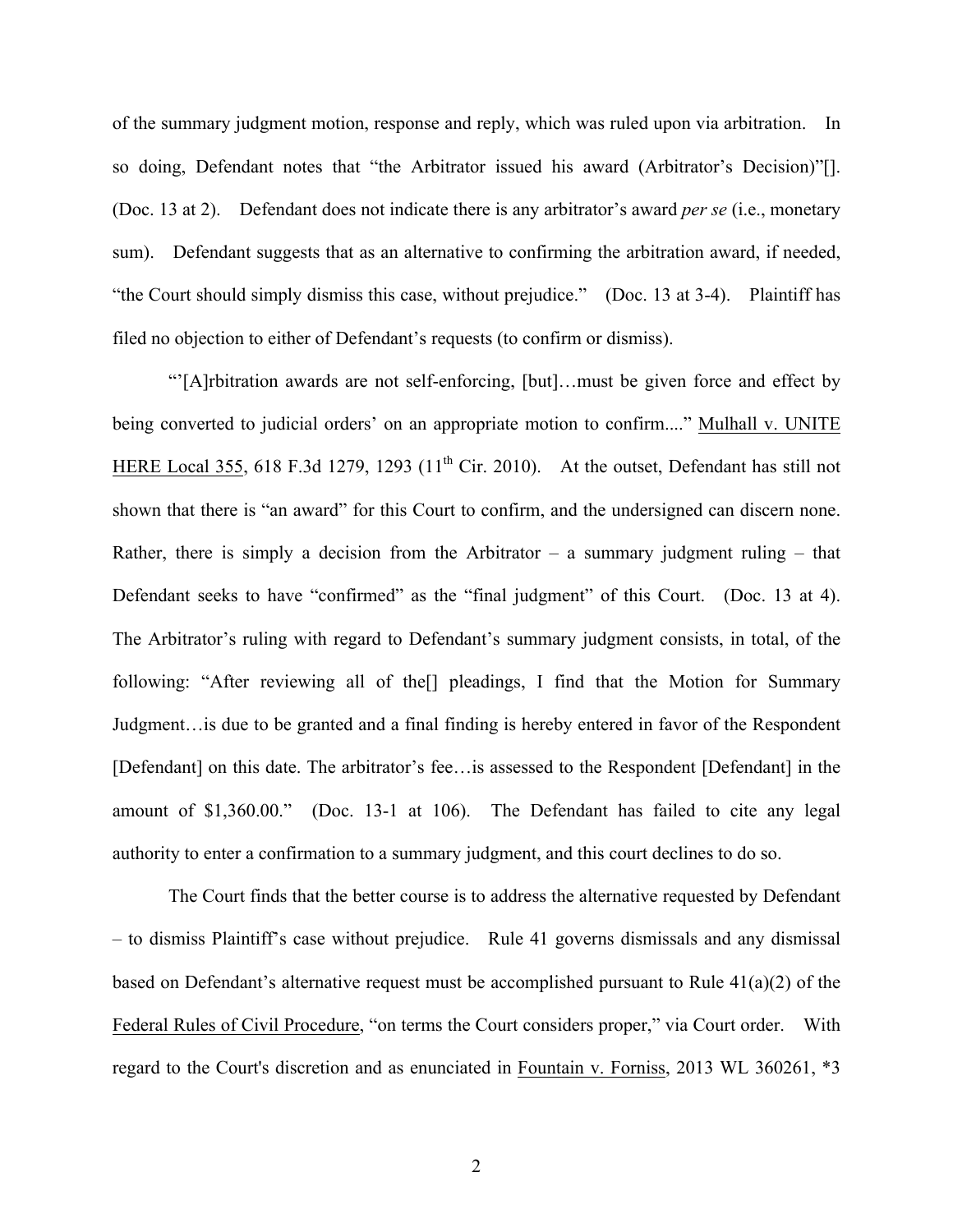(N.D. Ala. Jan. 25, 2013):

The decision to grant or deny a Rule  $41(a)(2)$  motion to dismiss an action without prejudice is entrusted to the sound discretion of the district court….in exercising its discretion, the court must 'keep in mind the interests of the defendant, for Rule 41(a)(2) exists chiefly for protection of defendants.'…..

Additionally, the Eleventh Circuit specified in Pontenberg v. Boston Scientific Corp., 252 F.3d

1253, 1255–1256, 1259 (11<sup>th</sup> Cir. 2001) (footnotes omitted) that:

The district court enjoys broad discretion in determining whether to allow a voluntary dismissal under Rule 41(a)(2). *McCants v. Ford Motor Co., Inc*., 781 F.2d 855, 857 (11th Cir. 1986). "[I]n most cases, a voluntary dismissal should be granted unless the defendant will suffer clear legal prejudice, other then the mere prospect of a subsequent lawsuit, as a result." *Id*. at 856–57. "The crucial question to be determined is, Would the defendant lose any substantial right by the dismissal." *Durham v. Florida East Coast Ry. Co*., 385 F.2d 366, 368 (5th Cir. 1967). In exercising its "broad equitable discretion under Rule  $41(a)(2)$ ," the district court must "weigh the relevant equities and do justice between the parties in each case, imposing such costs and attaching such conditions to the dismissal as are deemed appropriate." *McCants*, 781 F.2d at 857. Accordingly, we review a district court's decision to allow a voluntary dismissal without prejudice under Rule 41(a)(2) only for an abuse of discretion. *Id*.

\*\*\* ... the district court did not abuse its broad discretion in allowing Pontenberg to dismiss voluntarily her action ... without prejudice under Rule 41(a)(2). Neither the fact that the litigation has proceeded to the summary judgment stage nor the fact that the plaintiff's attorney has been negligent in prosecuting the case, alone or together, conclusively or per se establishes plain legal prejudice requiring the denial of a motion to dismiss. *See Durham v. Florida East Coast Ry. Co*., 385 F.2d 366 (5th Cir. 1967).

\*\*\*

Under our circuit precedent, delay alone, in the absence of bad faith, is insufficient to justify a dismissal with prejudice, even where a fully briefed summary judgment motion is pending. *See Durham*, 385 F.2d at 368; *McCants*, 781 F.2d at 858.

And while the Eleventh Circuit "has not explicitly adopted factors that a trial court should evaluate" when assessing a Rule  $41(a)(2)$  motion to dismiss with or without prejudice, "substantial discretion is vested in the district court to determine and implement a just resolution." *BMC–The Benchmark Mgmt. Co. v. Ceebraid–Signal Corp*., 2007 WL 2126272, \*5 (N.D. Ga. July 23, 2007) (citations omitted)…. when courts have denied a….Rule 41(a)(2) motion to dismiss without prejudice, the following factors were important considerations: the length of time and amount of resources spent by the defendant, dilatory tactics on the part of the plaintiff and the presence of a pending summary judgment motion. *Id*.

After consideration of the relevant factors, the Court finds that dismissal of this action